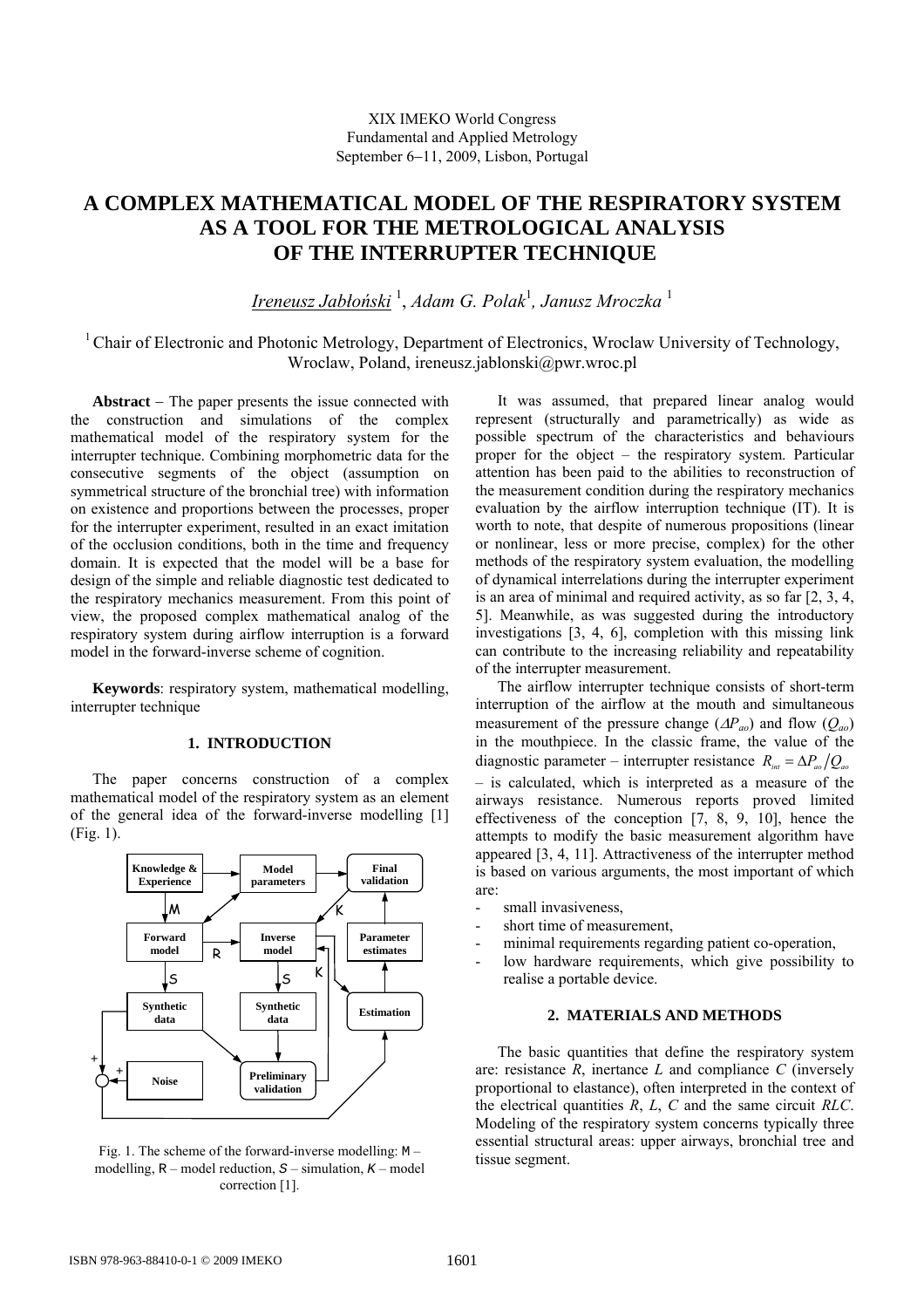## *2.1. Model of the upper airways*

During summarising investigations, the upper airways analog have been assumed as showed in Fig. 2.



Fig. 2. Model of the upper airways.

The resistance  $R_{ua}$  of airflow in the upper airways was described accordingly to the experimental equation [12, 13]:

$$
\Delta P_{ua} = R_u \cdot Q_{ua}^r \,, \tag{1}
$$

where  $R_u$  is a factor which scales airflow resistance and a coefficient  $r = 1.5 \div 2$  results from nonlinear character of pressure changes  $\Delta P_{\mu a}$  in the upper airways. The value of gas compliance *Cua* was determined as in [14, 15] and its inertance *Lua* was set as double value of this quantity in description of trachea.

# *2.2. Model of the bronchial tree*

The starting point for the work in this section is an assumption on symmetry of the structural representation of the bronchial tree according to Weibel [16] (Fig. 3).



Fig. 3. Symmetrical dychotomy in the Weibel model of the bronchial tree.

In this frame, the model consists of 24 generations of the airways, where generation 0 correspond to the trachea and the last – 23 generation, it is the model of alveolar space. The whole number *N* of the airways in a given *i*-th generation equals to  $2^i$ . The assumption on symmetrical dychotomy of the respiratory system enables to aggregate the quantities which describe airways tree in the following generations according to the formulas [17]:

$$
R_i = R_i^a / N \t\t(2)
$$

$$
L_i = L_i^a / N \tag{3}
$$

$$
C_i = C_i^a \cdot N \tag{4}
$$

where  $R_i^a$  is an analog of resistance connected with friction during medium moving through the individual airway,  $L^a$ depicts dynamical properties resulted from inertia of the gas in the airway and  $C_i^a$  is a measure of gas compression contained in a single airway of *i*-th segment.

Each of the quantities was calculated individually for the airways in the following generations appropriately to [18- 24]. Distributions of  $R_i$ ,  $L_i$  and  $C_i$  in the bronchial tree were presented in Fig. 4−Fig. 6.



Fig. 4. Resistance  $R_i$  in the following generations of the airways tree.



Fig. 5. Inertance *Li* along the bronchial tree.



Fig. 6. Compliance in the *i*-th generations of the bronchial tree.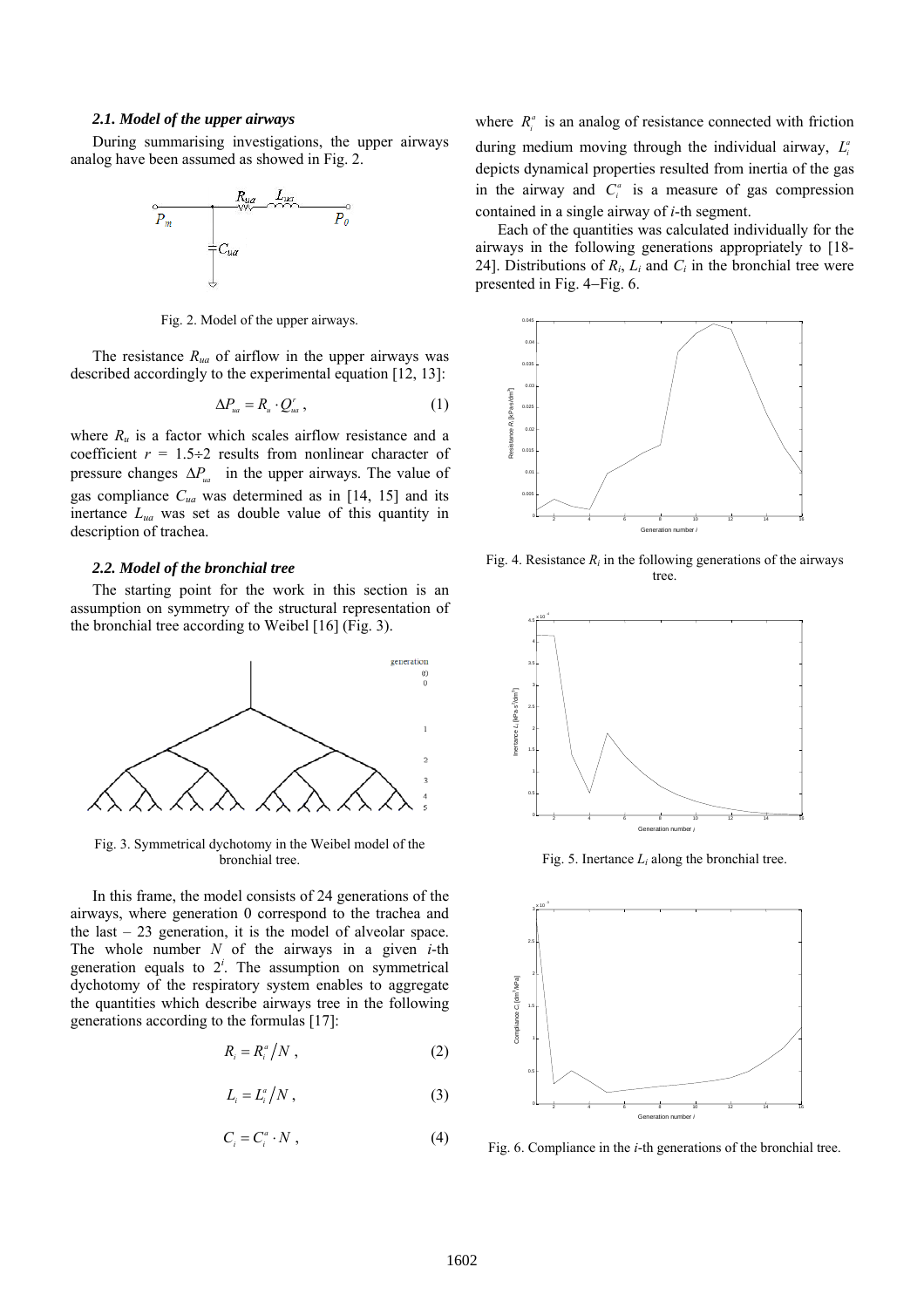## *2.3. Model of lung tissue and chest wall*

In an electrical formulation, the models of lung tissue and chest wall were showed in Fig. 7 and Fig. 8, respectively.



Fig. 7. Electrical equivalent of the lung tissue segment.



Fig. 8. Model of the chest wall.

For each circuit mathematical equations have been written.  $R_l$  and  $C_l = 1/E_l$  in Fig. 7, it is viscous resistance and quasi-static measure of elastance  $E_l$  of the lung tissue [25, 26], respectively. Furthermore, the description  $(R_{lve}, C_{lve})$  of the viscoelastic behaviour of the lung segment [25, 27, 28] has been included in the structure of lung tissue model. Additionally, the source  $P_{lr}$  has been introduced which points at occurrence of a pressure component, connected with tendency of the tissue segment to the elastic recoil between inspiration and expiration – the plastoelastic forces of retraction. Similarly, viscous resistance  $R_w$ , compliance  $C_w$ , adequate to the quasi-static elastance  $E_w$ , and the source  $P_{wr}$ , which models retractive forces in this part of the lung structure, have been defined for the chest wall section. The inertance  $L_t$  depicts the inertia, which depends on acceleration of the chest wall mass, and the excitation  $P_m$  reconstructs work of the inspiratory muscles in the chest wall model.

#### **3. SIMULATIONAL COMPLEX MODEL**

The analog of the interrupter valve ("shutter" type) –  $R_v$ resistance  $(6)$  – and the equivalent of the transducers unit (constant resistance  $R_{td}$ ) have been additionally introduced in the simulational complex model.

$$
R_{v} = \frac{k(l)}{\pi^{2}r^{4}\left[1-\sin\left(\frac{2\pi}{T}\cdot t\right)\right]^{2}}
$$
(6)

where:

 $k(l)$  – coefficient proportional to lenght,

*r* – valve radius,

 $t$  – time of valve turning,

 $T$  – time.

The construction of the valve-transducer unit produced by Jaeger (Germany) has been reconstructed during research by fitting conductive output of the model  $G = 1/(R_v + R_{td})$  to the conductance characteristics from [29].

Model of the structure of the respiratory system with defined properties has been applied in Matlab/Simulink. Some subsystems has been distinguished in it: model of the valve-transducer unit, upper airways model, model of the trachea (zero extra-thoracic generation), model of the conductive airways (generations 1-15), model of the acinar airways (generations 16-23), model of the lung tissue and the chest wall analog.

## **4. SIMULATIONAL INVESTIGATIONS OF THE COMPLEX MODEL**

Wide spectrum of simulations has been conducted which verified model adequacy, both during spontaneous breathing and interrupter test. Results were analysed in the time and frequency domain. Example plots were showed in Fig. 9 and Fig. 10.



Fig. 9. Pressure *Pao* and airflow *Qao* in the complex model of the respiratory system during simulations of the interrupter manoeuvre.



Fig. 10. Input impedance of the complex model measured in computer interrupter experiment and calculated theoretically.